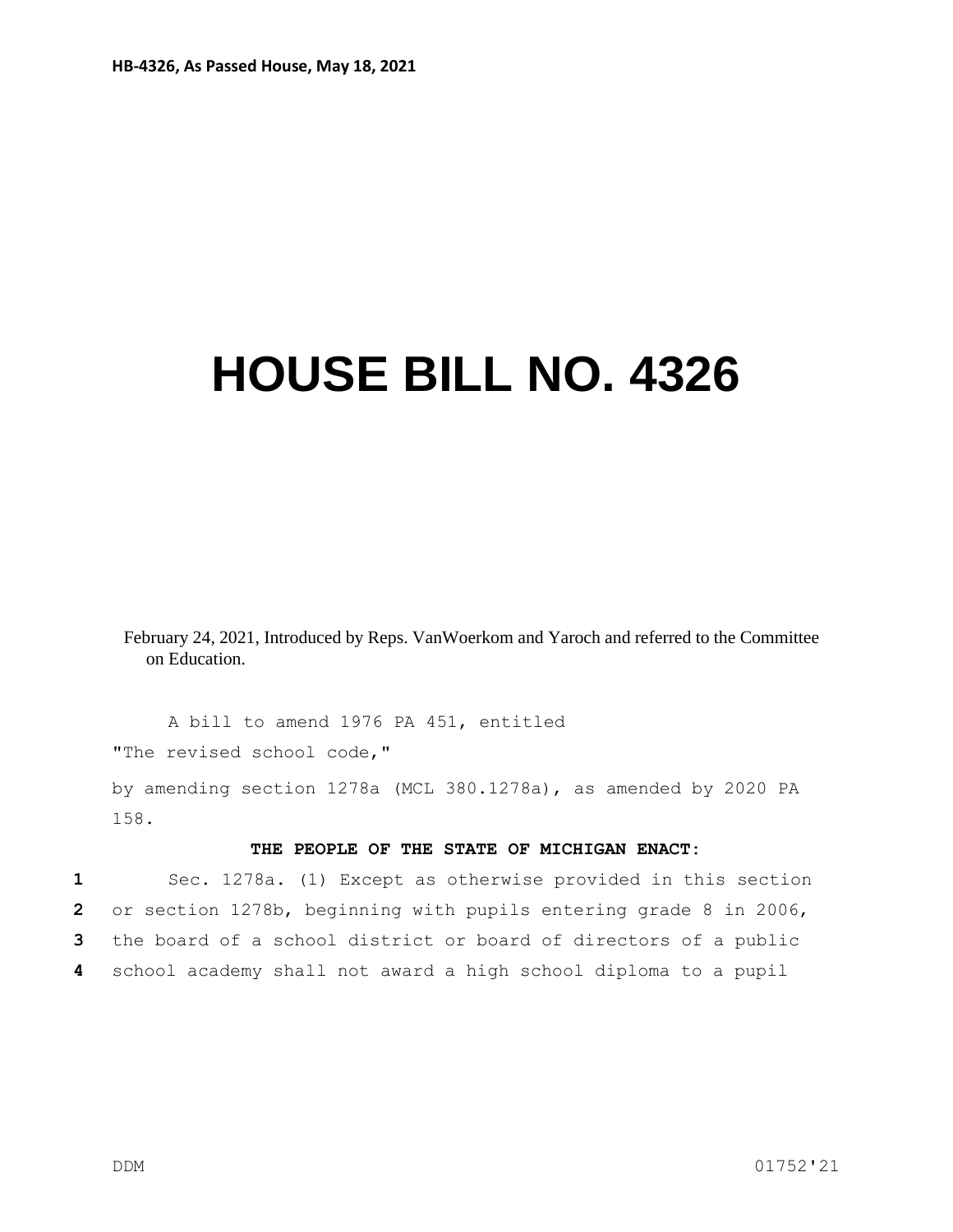unless the pupil meets all of the following:

 (a) Has successfully completed all of the following credit requirements of the Michigan merit standard before graduating from high school:

 (*i*) At least 4 credits in mathematics that are aligned with subject area content expectations developed by the department and approved by the state board under section 1278b, including completion of at least algebra I, geometry, and algebra II, or an integrated sequence of this course content that consists of 3 credits, and an additional mathematics credit, such as trigonometry, statistics, precalculus, calculus, applied math, accounting, business math, a retake of algebra II, or a course in financial literacy as described in section 1165. A pupil may complete algebra II over 2 years with 2 credits awarded or over 1.5 years with 1.5 credits awarded for the purposes of this section and section 1278b. A pupil also may partially or fully fulfill the algebra II requirement by completing a department-approved formal career and technical education program or curriculum, such as a program or curriculum in electronics, machining, construction, welding, engineering, computer science, or renewable energy, and in that program or curriculum successfully completing the same content as the algebra II benchmarks assessed on the department-prescribed state high school assessment, as determined by the department. The department shall post on its website guidelines for implementation of the immediately preceding sentence. Each pupil must successfully complete at least 1 mathematics course during his or her final year of high school enrollment. This subparagraph does not require completion of mathematics courses in any particular sequence.

(*ii*) At least 3 credits in social science that are aligned with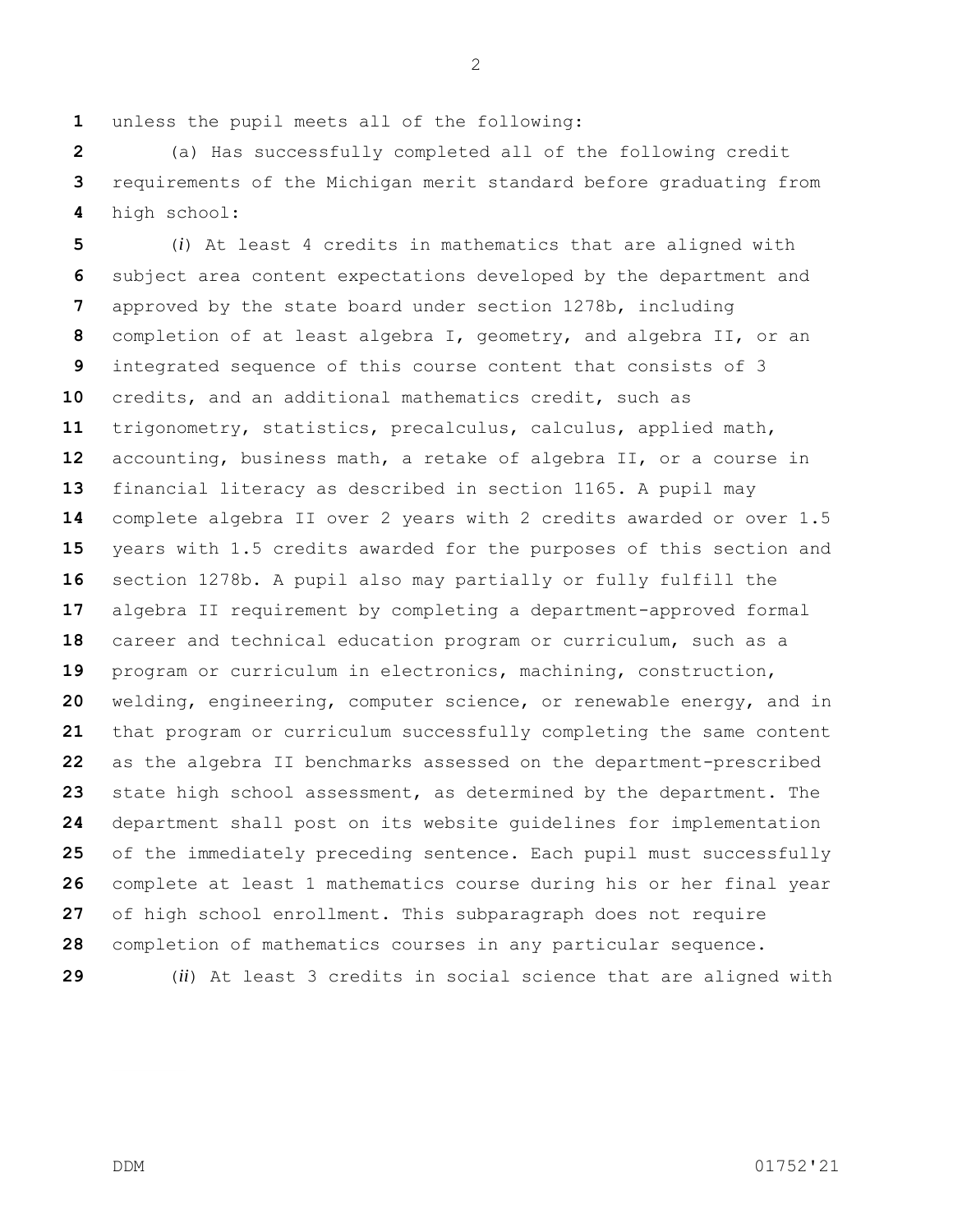subject area content expectations developed by the department and approved by the state board under section 1278b, including completion of at least 1 credit in United States history and geography, 1 credit in world history and geography, 1/2 credit in economics, and the civics course described in section 1166(2). The 1/2-credit economics requirement may be satisfied by completion of at least a 1/2-credit course in personal economics that includes a financial literacy component as described in section 1165, if that course covers the subject area content expectations for economics developed by the department and approved by the state board under section 1278b.

 (*iii*) At least 1 credit in subject matter that includes both health and physical education aligned with guidelines developed by the department and approved by the state board under section 1278b, or at least 1/2 credit in health aligned with guidelines developed by the department and approved by the state board under section 1278b and at least 1/2 credit awarded by the school district or public school academy for approved participation in extracurricular athletics or other extracurricular activities involving physical activity.

 (*iv*) At least 1 credit in visual arts, performing arts, or applied arts, as defined by the department, that is aligned with guidelines developed by the department and approved by the state board under section 1278b. A school district or public school academy is strongly encouraged to offer visual arts and performing arts courses.

 (*v*) The credit requirements specified in section 1278b(1). (b) Meets the online course or learning experience requirement of this subsection. A school district or public school academy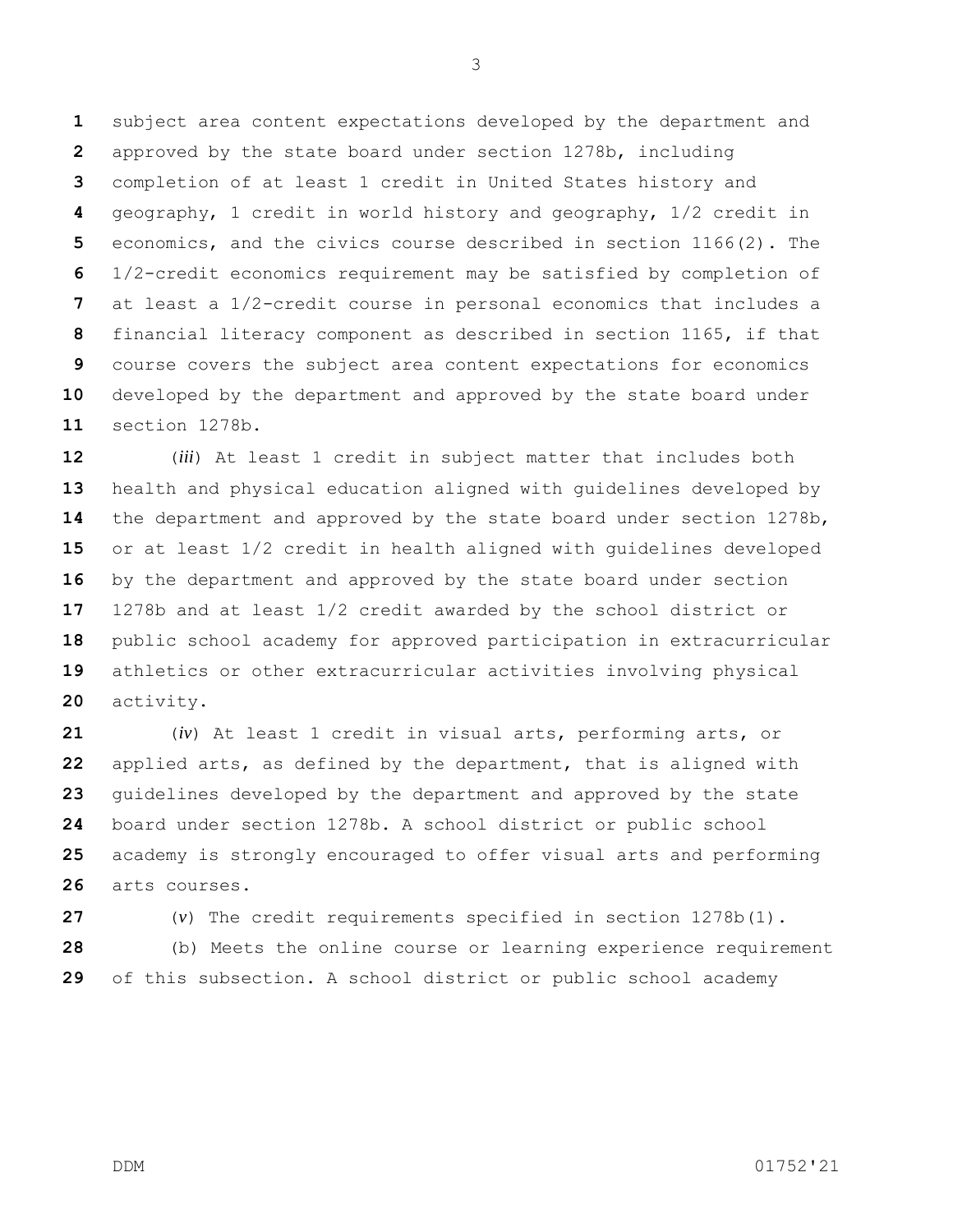shall provide the basic level of technology and internet access required by the state board to complete the online course or learning experience. For a pupil to meet this requirement, the pupil shall **must** meet either of the following, as determined by the school district or public school academy:

 (*i*) Has successfully completed at least 1 course or learning experience that is presented online, as defined by the department.

 (*ii*) The pupil's school district or public school academy has integrated an online experience throughout the high school curriculum by ensuring that each teacher of each course that provides the required credits of the Michigan merit curriculum has integrated an online experience into the course.

 (2) In addition to the requirements under subsection (1), beginning with pupils entering grade 3 in 2006, the board of a school district or board of directors of a public school academy shall not award a high school diploma to a pupil unless the pupil has successfully completed during grades K to 12 at least 2 credits that are grade-appropriate in a language other than English or course work or other learning experiences that are substantially equivalent to 2 credits in a language other than English, based on guidelines developed by the department. A pupil may partially or fully fulfill 1 credit of this requirement by completing a department-approved formal career and technical education program or curriculum or by completing visual or performing arts instruction that is in addition to the requirements under subsection (1)(a)(*iv*). The board of a school district or board of directors of a public school academy is strongly encouraged to ensure that all pupils complete at least 1 credit in a language other than English in grades K to 6. For the purposes of this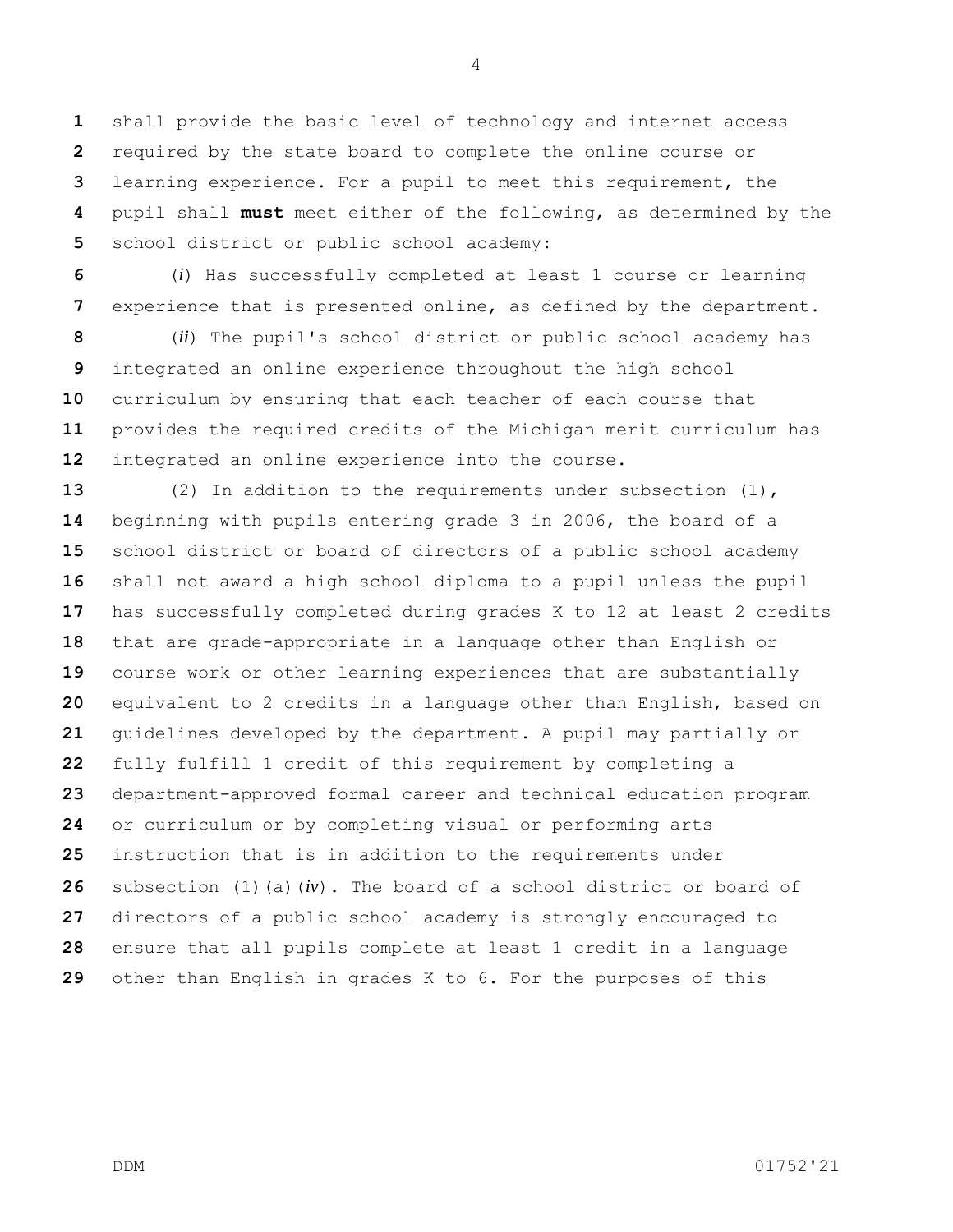subsection, both of the following apply:

 (a) American Sign Language is considered to be a language other than English.

 **(b) Computer coding is considered to be a language other than English.**

 **(c)** (b) The pupil may meet all or part of this requirement with online course work.

 (3) The requirements under this section and section 1278b for a high school diploma are in addition to any local requirements imposed by the board of a school district or board of directors of a public school academy. The board of a school district or board of directors of a public school academy, as a local requirement for a high school diploma, may require a pupil to complete the Michigan merit examination under section 1279g or may require a pupil to participate in the MIAccess assessments if appropriate for the pupil.

 (4) For the purposes of this section and section 1278b, all of the following apply:

 (a) A pupil is considered to have completed a credit if the pupil successfully completes the subject area content expectations or guidelines developed by the department that apply to the credit. For a career and technical education credit, a school district or public school academy may supplement those content expectations and guidelines with additional guidelines developed by the school district or public school academy.

 (b) A school district or public school academy shall base its determination of whether a pupil has successfully completed the subject area content expectations or guidelines developed by the department that apply to a credit at least in part on the pupil's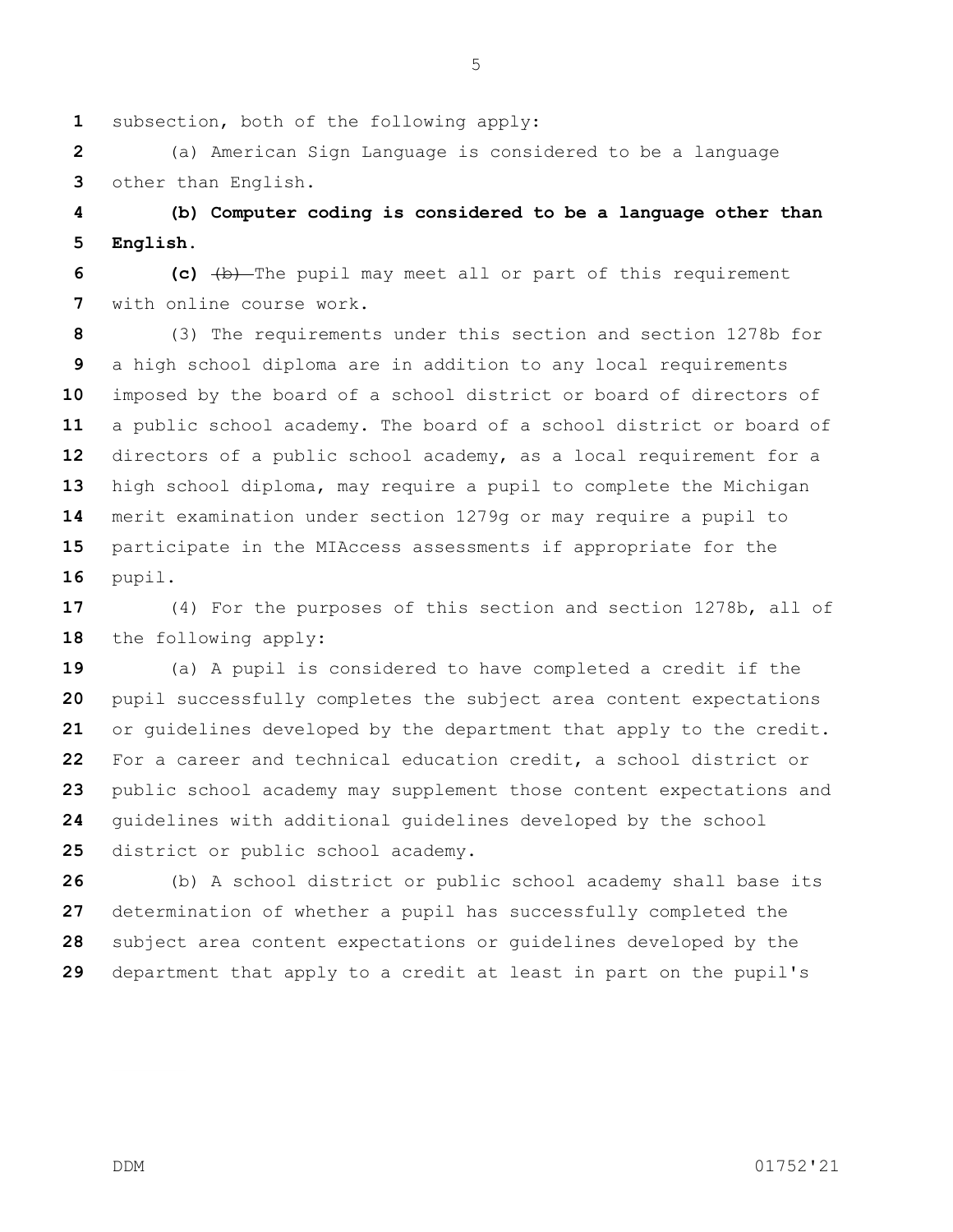performance on the assessments developed or selected by the department under section 1278b or on 1 or more assessments developed or selected by the school district or public school academy that measure a pupil's understanding of the subject area content expectations or guidelines that apply to the credit.

 (c) A school district or public school academy shall also grant a pupil a credit if the pupil earns a qualifying score, as determined by the department, on the assessments developed or selected for the subject area by the department under section 1278b or the pupil earns a qualifying score, as determined by the school district or public school academy, on 1 or more assessments developed or selected by the school district or public school academy that measure a pupil's understanding of the subject area content expectations or guidelines that apply to the credit.

 (5) If a high school is designated by the superintendent of public instruction as a specialty school and the high school meets 17 the requirements of subsection (6), then the pupils of the high school are not required to successfully complete the 4 credits in English language arts required under section 1278b(1)(a) or the 3 credits in social science required under subsection (1)(a)(*ii*) and the school district or public school academy is not required to ensure that each pupil is offered the curriculum necessary for meeting those English language arts or social science credit requirements. The superintendent of public instruction may designate up to 15 high schools that meet the requirements of this subsection as specialty schools. Subject to this maximum number, the superintendent of public instruction shall designate a high school as a specialty school if the superintendent of public instruction finds that the high school meets all of the following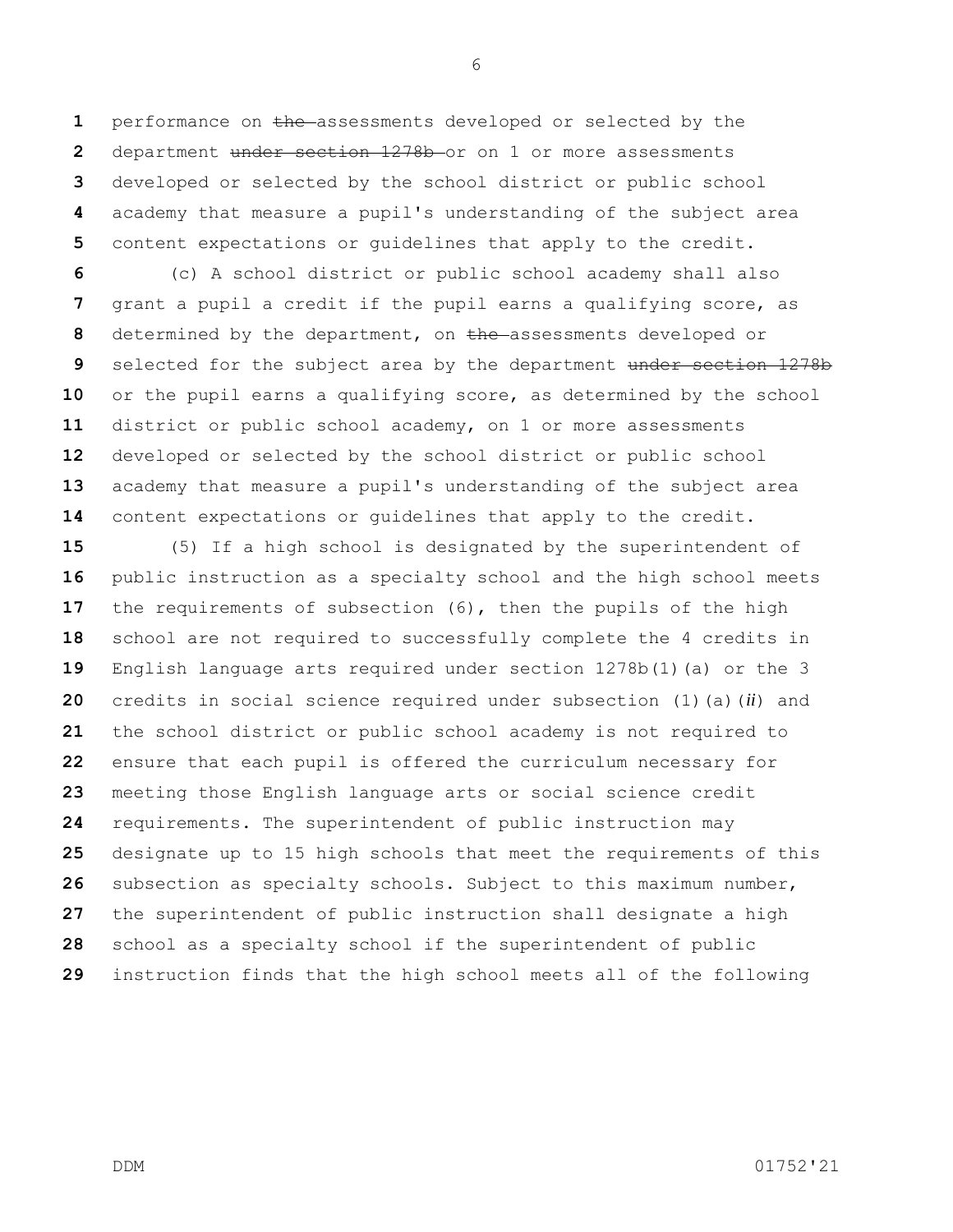criteria:

 (a) The high school incorporates a significant reading and writing component throughout its curriculum.

 (b) The high school uses a specialized, innovative, and rigorous curriculum in such areas as performing arts, foreign language, extensive use of internships, or other learning innovations that conform to pioneering innovations among other leading national or international high schools.

 (6) A high school that is designated by the superintendent of public instruction as a specialty school under subsection (5) is only exempt from requirements as described under subsection (5) as long as the superintendent of public instruction finds that the high school continues to meet all of the following requirements:

 (a) The high school clearly states to prospective pupils and their parents that it does not meet the requirements of the Michigan merit standard under this section and section 1278b but is a designated specialty school that is exempt from some of those requirements and that a pupil who enrolls in the high school and subsequently transfers to a high school that is not a specialty school meeting the requirements of this subsection will be required to comply with the requirements of the Michigan merit standard under this section and section 1278b.

 (b) For the most recent year for which the data are available, the mean scores on both the mathematics and science portions of the ACT examination **portion of the SAT examination and the science portion of the applicable state assessment** for the pupils of the high school exceed by at least 10% the mean scores on the mathematics and science portions of the ACT examination **portion of the SAT examination and the science portion of the applicable state** 

DDM 01752'21